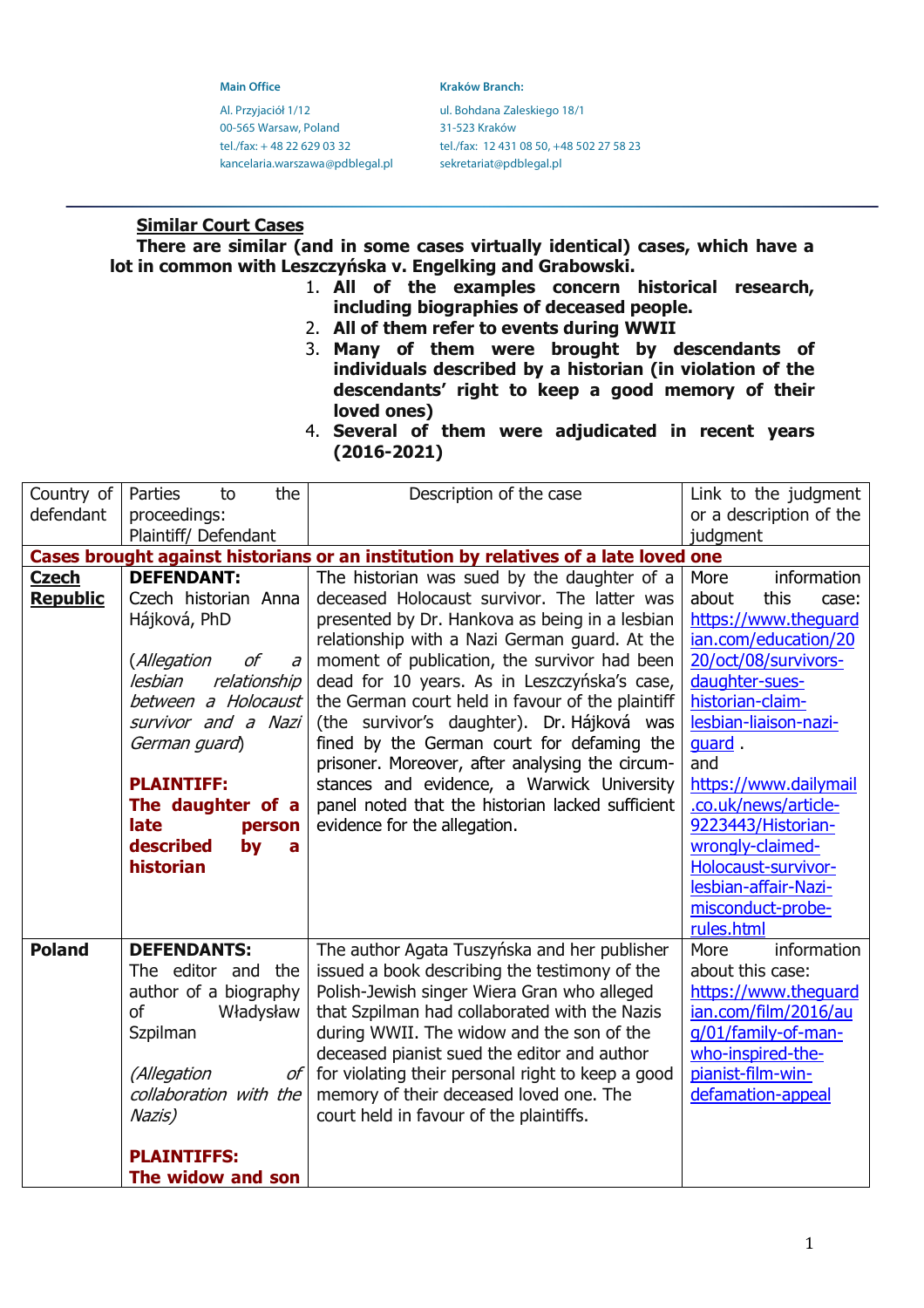Al. Przyjaciół 1/12 ul. Bohdana Zaleskiego 18/1 00-565 Warsaw, Poland 31-523 Kraków<br>tel./fax: +48 22 629 03 32 tel./fax: 12 431 kancelaria.warszawa@pdblegal.pl

**Main Office Kraków Branch: Kraków Branch:** 

tel./fax: 12 431 08 50, +48 502 27 58 23<br>sekretariat@pdblegal.pl

|                | the deceased<br>of                                                                                                                                                                                                                                                                                         |                                                                                                                                                                                                                                                                                                                                                                                                                                                                                                                                                                                                                                                                                                                                                                                                                                                                                                                                                                                                                                                                                                                             |                                                                                                                                                                                                                                                                                                                                                                                           |
|----------------|------------------------------------------------------------------------------------------------------------------------------------------------------------------------------------------------------------------------------------------------------------------------------------------------------------|-----------------------------------------------------------------------------------------------------------------------------------------------------------------------------------------------------------------------------------------------------------------------------------------------------------------------------------------------------------------------------------------------------------------------------------------------------------------------------------------------------------------------------------------------------------------------------------------------------------------------------------------------------------------------------------------------------------------------------------------------------------------------------------------------------------------------------------------------------------------------------------------------------------------------------------------------------------------------------------------------------------------------------------------------------------------------------------------------------------------------------|-------------------------------------------------------------------------------------------------------------------------------------------------------------------------------------------------------------------------------------------------------------------------------------------------------------------------------------------------------------------------------------------|
|                | <b>Władysław</b>                                                                                                                                                                                                                                                                                           |                                                                                                                                                                                                                                                                                                                                                                                                                                                                                                                                                                                                                                                                                                                                                                                                                                                                                                                                                                                                                                                                                                                             |                                                                                                                                                                                                                                                                                                                                                                                           |
| <b>Austria</b> | <b>Szpilman</b><br><b>DEFENDANT:</b><br>The<br>author<br>0f<br>a<br>defamatory statement<br>(Allegation<br>that<br><i>inmates</i><br>at<br>Mauthausen<br>were<br>criminals)<br><b>PLAINTIFFS:</b><br><b>Holocaust</b><br>survivors, including<br>the daughter of a<br>late survivor.                       | A Holocaust survivor, along with a group of<br>other survivors and the daughter of a late<br>survivor reacted to two statements that Jews<br>liberated from Mauthausen (the German<br>concentration camp) were murderers and<br>criminals. In fact the prisoners of the German<br>concentration camps were victims of the<br>National Socialist regime, imprisoned because<br>of their origins, beliefs or religion. The Austrian<br>courts dismissed the application and claims for<br>compensation because the plaintiffs were not<br>personally identified in the impugned article.<br>However, the ECtHR held that the Austrian<br>courts had failed to comply with their positive<br>obligation to protect the plaintiffs' reputation<br>integrity against untrue,<br>and<br>personal<br>defamatory statements concerning historical<br>facts. It recognized the right of those who took<br>part in the historical events (the survivors, or<br>even the descendants of survivors) to lodge a<br>legal complaint against the person who<br>published and disseminated false accusations<br>concerning the WWII period. | Judgement and more<br>information:<br>CASE OF LEWIT<br>V.<br><b>AUSTRIA</b> (Application<br>no. 4782/18),<br>https://laweuro.com/?<br><u>p=9766</u>                                                                                                                                                                                                                                       |
| <b>Germany</b> | <b>DEFENDANT:</b><br>historian<br>German<br><b>Winfried Suess</b><br>(Statements<br>reference to<br>the<br>Hohenzollern family in<br>the context of the<br>Nazi German era)<br><b>PLAINTIFF:</b><br>Prince of Prussia,<br>representative<br><b>of</b><br>the late members<br>of the Hohenzollern<br>family | The historian was sued by Georg Friedrich<br>Ferdinand, Prince of Prussia, for a statement<br>referring to the Hohenzollern family during a<br>historians' debate in 2019. The prince of<br>$in$   Prussia won the litigation.                                                                                                                                                                                                                                                                                                                                                                                                                                                                                                                                                                                                                                                                                                                                                                                                                                                                                              | More<br>information<br>this<br>about<br>case:<br>https://www.reuters.c<br>om/article/us-<br>germany-<br>royals/germanys-ex-<br>royal-family-win-legal-<br>case-against-<br>historian-<br>idUSKBN2AI2RI<br>The German court's<br>webside<br>with<br>the<br>information:<br>https://www.berlin.de<br>/gerichte/presse/press<br>emitteilungen-der-<br>ordentlichen-<br>gerichtsbarkeit/2021/ |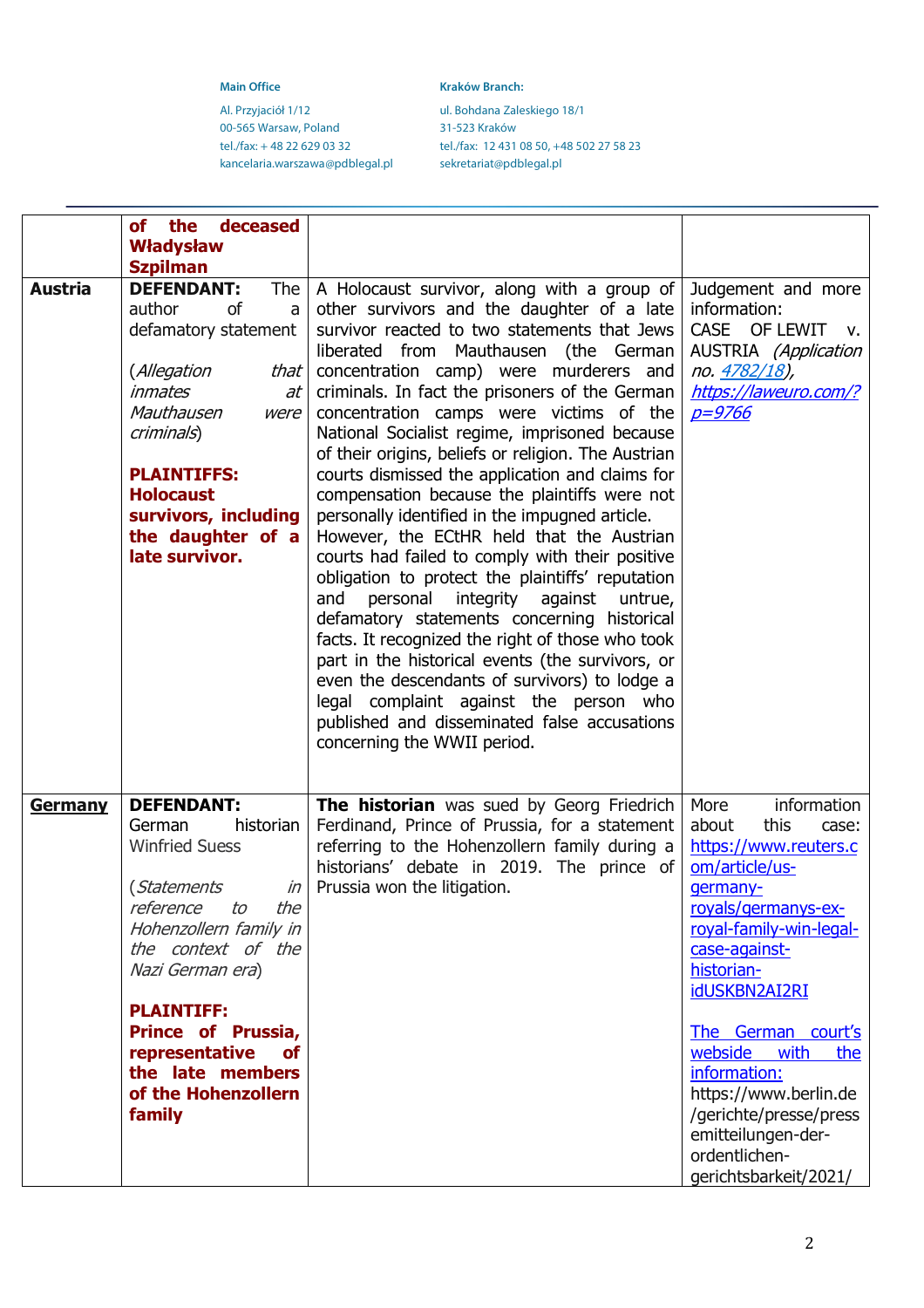Al. Przyjaciół 1/12 ul. Bohdana Zaleskiego 18/1 00-565 Warsaw, Poland 31-523 Kraków<br>tel./fax: +48 22 629 03 32 tel./fax: 12 431 kancelaria.warszawa@pdblegal.pl

**Main Office Kraków Branch: Kraków Branch:** 

tel./fax: 12 431 08 50, +48 502 27 58 23<br>sekretariat@pdblegal.pl

|               |                                                                                                                                                                                                               |                                                                                                                                                                                                                                                                                                                                                                                                                                                                                                                                                                                                                                                                                                                                                                                                                                                                                                                          | pressemitteilung.1054<br>908.php                                                                                                                                                                                                                                                                                                                              |
|---------------|---------------------------------------------------------------------------------------------------------------------------------------------------------------------------------------------------------------|--------------------------------------------------------------------------------------------------------------------------------------------------------------------------------------------------------------------------------------------------------------------------------------------------------------------------------------------------------------------------------------------------------------------------------------------------------------------------------------------------------------------------------------------------------------------------------------------------------------------------------------------------------------------------------------------------------------------------------------------------------------------------------------------------------------------------------------------------------------------------------------------------------------------------|---------------------------------------------------------------------------------------------------------------------------------------------------------------------------------------------------------------------------------------------------------------------------------------------------------------------------------------------------------------|
| <b>Italy</b>  | <b>DEFENDANTS:</b><br>Robert Katz<br>Carlo Ponti<br>George P. Cosmatos<br>(Allegation concerning<br>the role of Pius XII<br>during WWII)<br><b>PLAINTIFF</b><br>Niece of the late Pope                        | The author of the book Death in Rome (on<br>which the film Massacre in Rome was based),<br>Robert Katz, along with producer Carlo Ponti<br>and filmmaker George P. Cosmatos, were<br>charged with "defaming the memory" of the<br>late Pius XII. The legal proceedings were<br>initiated by the niece of the deceased pope.                                                                                                                                                                                                                                                                                                                                                                                                                                                                                                                                                                                              | https://www.telegrap<br>h.co.uk/news/obituari<br>es/religion-<br>obituaries/8144130/R<br>obert-Katz.html                                                                                                                                                                                                                                                      |
|               | Pius XII                                                                                                                                                                                                      | Cases brought by a person defamed by a public statement referring to historical facts                                                                                                                                                                                                                                                                                                                                                                                                                                                                                                                                                                                                                                                                                                                                                                                                                                    |                                                                                                                                                                                                                                                                                                                                                               |
| <b>France</b> | <b>DEFENDANTS:</b><br>Gérard Chauvy<br>1.<br>2.<br>Francis Es-<br>menard<br>3.<br><b>Editions Albin</b><br>Michel<br>(Allegation of Nazi<br>German collaboration)<br><b>PLAINTIFFS:</b><br>Mr. and Ms. Aubrac | In the book Aubrac, Lyon 1943 published in<br>1997 the author reconstructed the chronology<br>of events involving the Resistance movements<br>in Lyons in 1943 and the arrest of Jean Mou-<br>lin, General de Gaulle's representative in<br>France and the leader of the internal Re-<br>sistance. The author paid attention to the par-<br>ticipation of R. Aubrac in the arrest, pointing<br>out that the former Nazi German Klaus Barbie<br>had accused R. Aubrac and his wife of collabo-<br>ration with Nazi Germany. The Aubracs filed a<br>lawsuit and the French courts (in each in-<br>stance) held in their favour. The court sen-<br>the defendants<br>tenced<br>fine<br>to a<br>(of<br>100,000 and 60,000 FRF) damages of FRF<br>200,000 each to the Aubracs, and ordered the<br>publication of a statement in five daily news-<br>papers and for each copy of the book to carry<br>a warning in like terms. | Chauvy and others v.<br>France,<br>application<br>number: 64915/01,<br>http://hudoc.echr.coe.<br>int/eng?i=001-61861<br>The ECtHR confirmed<br>the judgements of the<br>French courts<br>and<br>dismissed<br>the<br>defendants'<br>application. According<br>to the EctHR, there<br>was no violation of<br>freedom of expression<br>(academic<br>expression). |
| <b>France</b> | <b>DEFENDANT:</b><br><b>Radio France</b><br>(Allegation<br>оf<br>cooperation with the<br>Nazi Germans during<br>WWII)<br><b>PLAINTIFF:</b>                                                                    | The magazine Le Point published an article<br>entitled " <i>Vichy: Around the Papon Case</i> " which<br>included information about Mr. Michel Junot<br>and presented his role in 1942 and 1943. The<br>Radio disseminated the following information:<br>"According to the weekly magazine Le Point, a<br>former deputy mayor of Paris supervised the<br>deportation of a thousand French and for-<br>eign Jews in 1942."                                                                                                                                                                                                                                                                                                                                                                                                                                                                                                 | The judgement:<br>http://hudoc.echr.coe.<br>int/eng?i=001-61686<br>The European<br>Court<br>Human<br>0f<br><b>Rights</b><br>confirmed<br>the<br>the<br>judgement<br>οf<br>French court, pointing                                                                                                                                                              |
|               | <b>Michel Junot</b>                                                                                                                                                                                           | Mr. Junot admitted to having organised the<br>departure of a transport of deportees                                                                                                                                                                                                                                                                                                                                                                                                                                                                                                                                                                                                                                                                                                                                                                                                                                      | out that<br>both<br>the<br>broadcast<br>statement                                                                                                                                                                                                                                                                                                             |